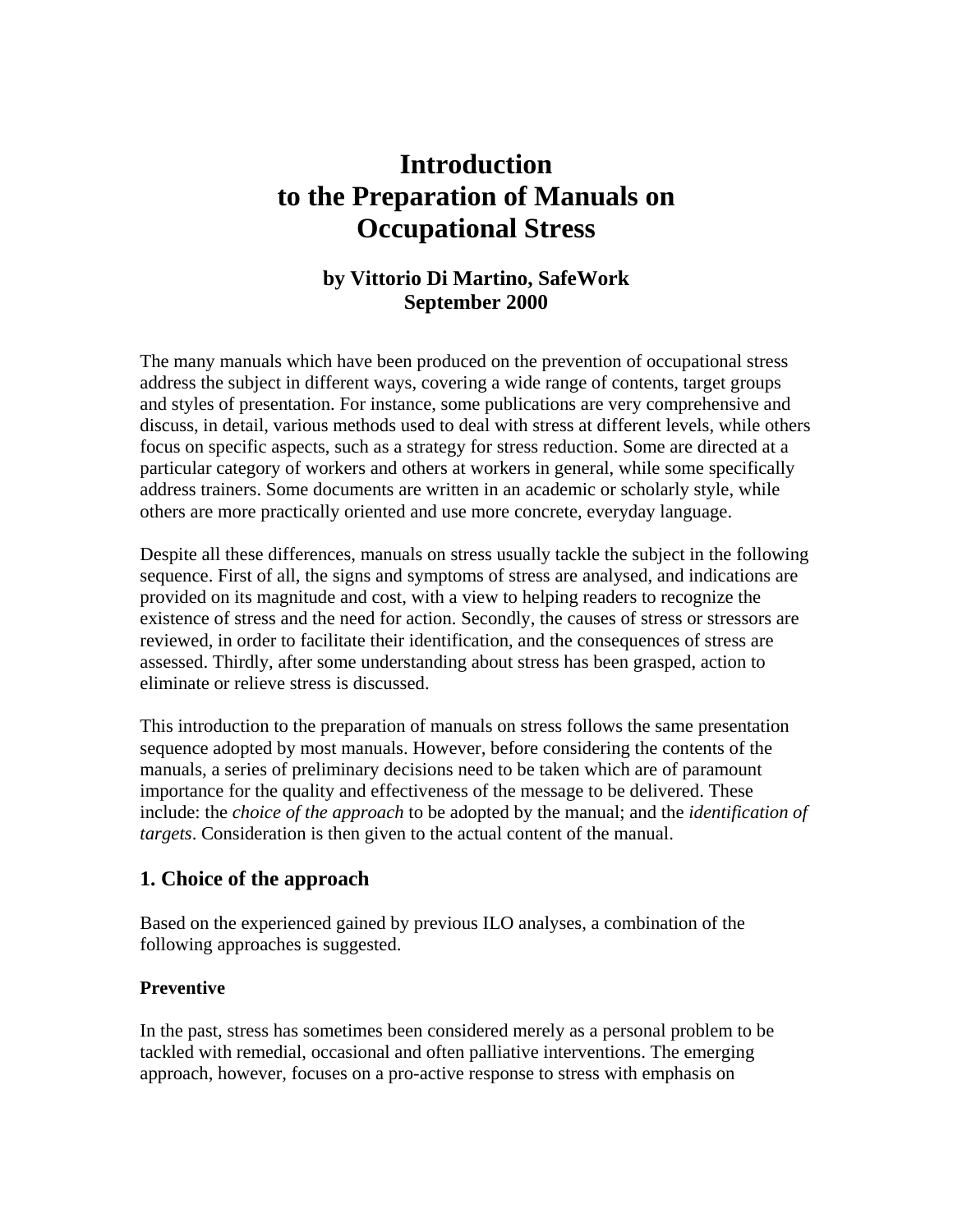preventive measures and elimination of the causes of stress, rather than on the treatment of its effects.

This preventive approach is shared by a growing number of experts and organizations operative in the field. As Professor Lennart Levi points out, "*an ounce of prevention is worth a pound of cure*" [L. Levi: Preventing work stress (Adison - Wesley, Reading, Massachusetts, 1981), p.81.].

Similarly, Professor Robert Karasek indicates that "*the extraordinary breadth of the existing literature on psychosomatic causes of illness argues for integration of our understanding of environmental causes at work with the research on psychological and physiological mechanisms of individual response to the environment. Our approach is to link causes based in the environment and causes based in the individual, but with environmental causes as the starting point*" [R. Karasek and T. Thjorell: Health work: Stress, productivity and the reconstruction of working life (Basic Books, New York, 1990), pp. 8 and 9.].

The idea that prevention can be the winning weapon to combat stress has been strongly emphasized by the National Institute for Occupational Safety and Health (NIOSH) in the United States: "*A prevention strategy for health disorders must take account of both causal mechanisms and factors that perpetuate the disorders. Generic approaches tend to focus on the interplay of host, agent, and contextual factors*" [NIOSH: Proposed national strategies for the prevention of leading work-related diseases and injuries;: Psychological disorders (Cincinnati, 1988), pp. 6-7.].

#### **Positive**

Preventive approaches to stress are thus becoming increasingly relevant in terms of research and policy orientation, and are opening new paths for intervention in the fight against occupational stress.

Many manuals deal extensively with the description of the symptoms and the negative effects of stress. However, when it comes to proposing practical action, the advice given often becomes vague and uncertain and little guidance is provided which delivers a positive and substantial message. In enterprises, efforts are emerging which tackle stress problems at their roots, deal with them in a systematic way and involve a long-term appreciation of the results of each anti-stress intervention. Such positive experiences should be the core of innovative strategies based on sharing and expanding their positive message.

The manuals should highlight the importance of such efforts, the potential for action and the lessons of successful cases. A short description and commentary of key cases therefore greatly enriches their content and effectiveness. The cases referred to in this webpage offer a number of examples.

It is therefore essential that the manuals clearly indicate how the measures suggested are likely to yield both health and productivity results at relatively contained costs; how they can become an integral part of the necessary organizational development of a sound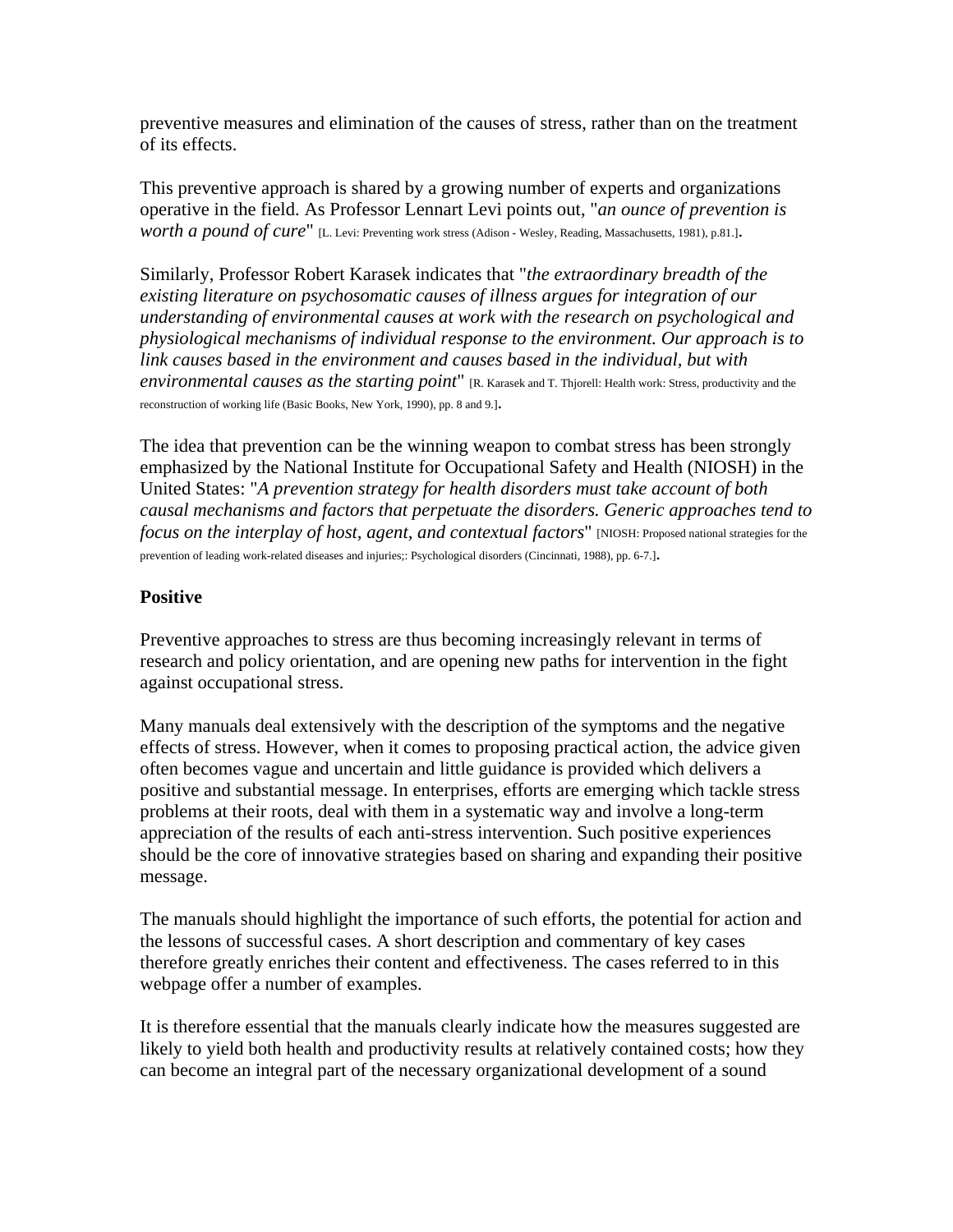enterprise and, when a proper cost benefit cycle is activated, how they can pay for themselves.

# **Participatory**

A participatory approach means that all the parties concerned should have an active role in designing and implementing anti-stress initiatives. The positive impact of a participatory approach to the success of anti-stress programmes is broadly recognized. Such an approach also presupposes that all parties consider it worthwhile to work together in reducing work related stress. If there is no real commitment from these parties then there is a high risk that an initiated stress project will not be successful and will fail in its final objectives. However, for a participatory process to occur, broad institutional support is needed, perhaps in the form of a joint labour-management programme, in order to create the trust necessary for open communication. It is particularly important to clarify, especially among low-status workers, that workers who share openly about their feelings of job stress, and their ideas for changes in the work environment, are not only protected from reprisals but valued for their positive contribution by the management. Only in such an atmosphere can new awareness be shared and joint new action developed.

# **2. Identification of targets**

## **The target audience**

The identification of the target audience is essential to make the manuals effective enabling tools in eliminating or alleviating stress at work. As they are intended to stimulate action, their primary audience will consist of managers, supervisors, workers, workers' representatives, health operators and engineers who have a concrete interest in introducing anti-stress programmes within their enterprise. In a broader prospective, a secondary (but no less important) audience will consist of policy-makers, as well as officials of governments, workers' and employers' organizations with a direct interest in this area.

It is for the authors of the manual to choose whether it is to be targeted at one specific group or at a multi-group audience. The language and content of the manual will have to be adapted accordingly. It is also possible to target different groups by means of different products forming part of a more general design.

## **The target occupations**

If the manual is targeted at a specific occupation which is particularly likely to suffer from stress, a preliminary understanding of the relative importance of stress for such an occupation vis-à-vis other occupations at risk is a crucial step in the preparation of such manuals. The "*Karasek model*", which describes the characteristics of workers' tasks that are associated with psychological stress, can be of great help in this respect (see [Figure 1](http://www.ilo.org/public/english/protection/safework/stress/prepman.htm#fig1)).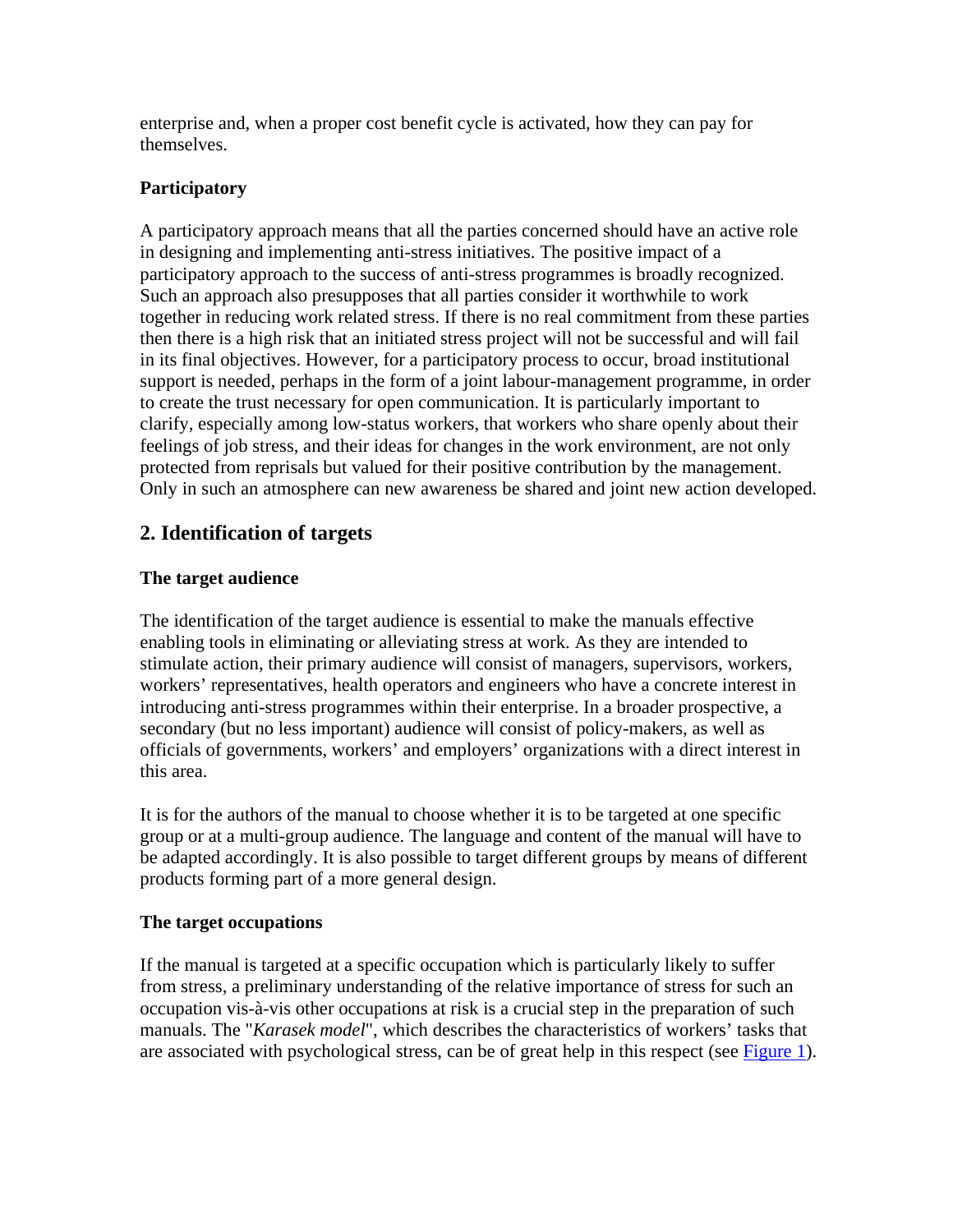According to this model, it is not only the psychological demands of work that lead to stress and related illnesses, but a situation of high demand combined with low worker control over the work process. Stress occurs when workers are constrained from responding to the stressor on the basis of their own optimal psychological and physiological response pattern, because of external factors over which they have no control. In contrast, motivation can be achieved when the demands of the task are met according to a response pattern that is determined by the workers.

The model seems to capture some important stressful job circumstances: the low-control, high-demand tasks, particularly in combination with low social support. In Figure 1, the vertical dimension of decision latitude (increasing towards the top) and the horizontal dimension of psychological job demands (increasing to the right) create four quadrants. If the figure is considered rapidly in terms of the health consequences of work, the following is found: stress is strongest in the lower right quadrant (high demands, low decision latitude); the upper right quadrant (high demands, high decision latitude) is called active work; the diagonally opposite situation is called passive work (low demands and low decision latitude); and low strain work is in the upper left quadrant.



**Figure 1: Psychological demand/decision latitude model**

The use of this model, by locating the category of workers under consideration in the quadrant, can facilitate understanding of the factors involved in the generation of stress and the identification of the most appropriate measures to combat stress.

### **3. The notion of stress**

The manual will need to refer to a definition of stress. However, defining stress is a very complex matter which is the subject of different analyses and continuous debate among experts. Beyond the details of this debate, a general consensus can be reached about a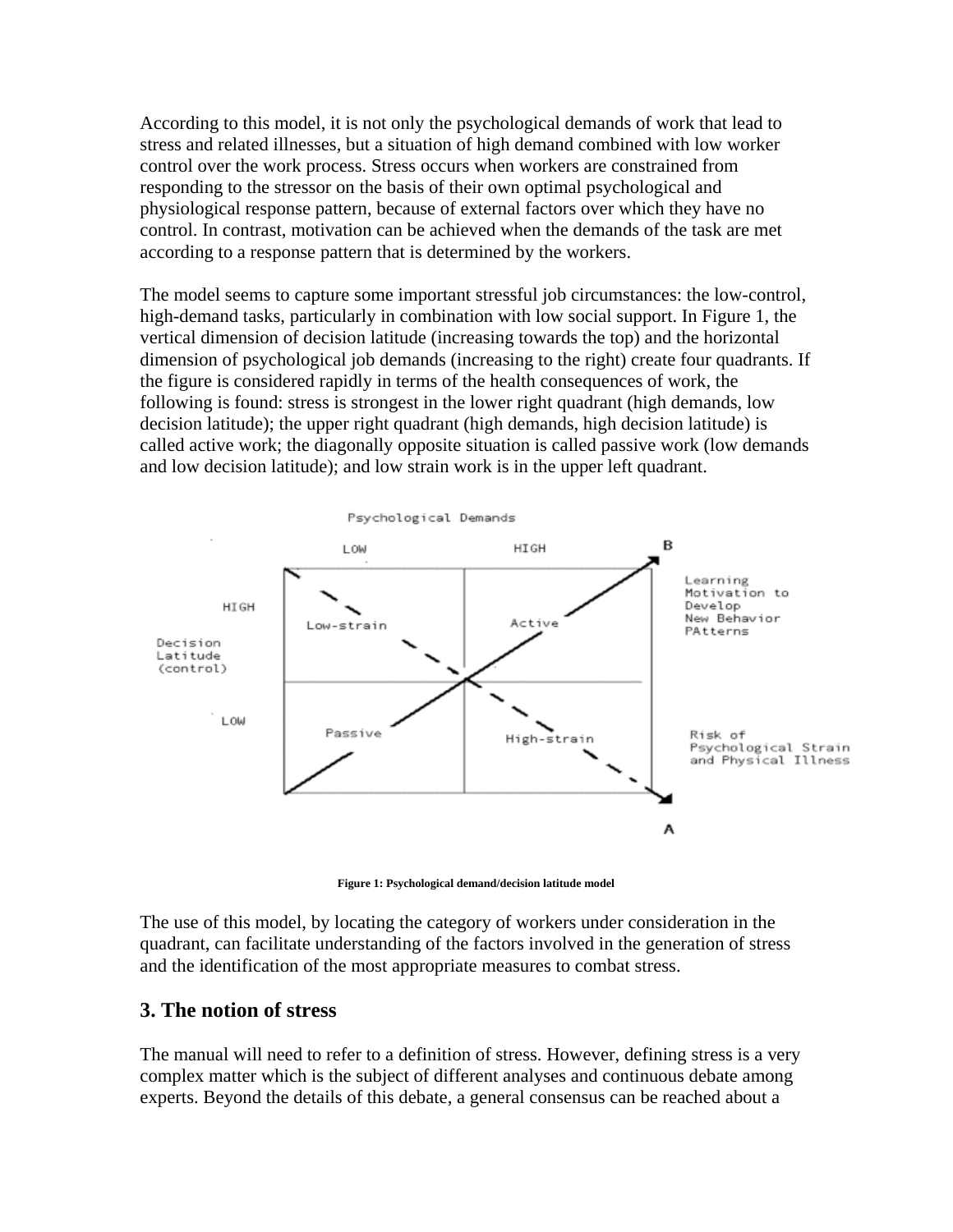definition of stress which is centred around the idea of a perceived imbalance in the interface between an individual, the environment and other individuals. When people are faced with demands from others or demands from the physical or psycho-social environment to which they feel unable to adequately respond, a reaction of the organism is activated to cope with the situation. The nature of this response depends upon a combination of different elements, including the extent of the demand, the personal characteristics and coping resources of the person, the constraints on the person in trying to cope and the support received from others.



**Figure 2: Factors involved in the perception and experience of stress**

The notion of stress thus challenges traditional categories because it bridges physical, mental and social well-being. In introducing such a notion to their manual, the authors may wish to highlight some of the above-mentioned aspects.

# **4. A step-wise development**

The manual can then go on to identify a series of essential steps for the prevention of stress. These include:

- [stress recognition](http://www.ilo.org/public/english/protection/safework/stress/prepman.htm#s3b1);
- [stress assessment;](http://www.ilo.org/public/english/protection/safework/stress/prepman.htm#s3b2)
- [anti-stress intervention;](http://www.ilo.org/public/english/protection/safework/stress/prepman.htm#s3b3)
- [monitoring and evaluation.](http://www.ilo.org/public/english/protection/safework/stress/prepman.htm#s3b4)

#### **Stress recognition**

The importance of early recognition of the signs and symptoms of stress is broadly emphasized in the literature. Manuals, in more or less detail, discuss signs and symptoms in the individual and in the workplace which indicate that stress is present and that it is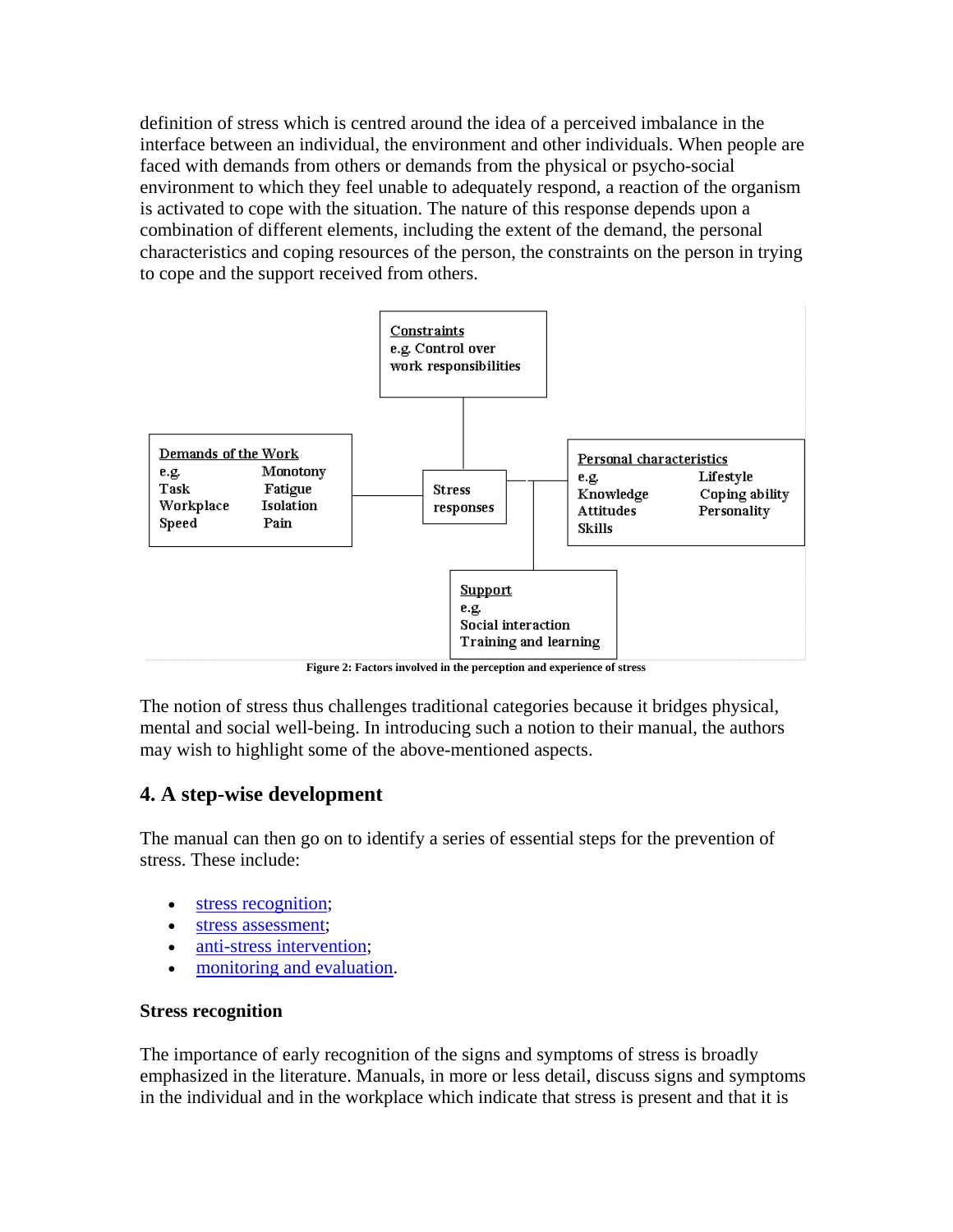necessary to act. Even though each of the signs and symptoms of stress may be due to other factors, the occurrence of several of these signs and symptoms at once may require the need to take anti-stress action.

At the individual level the following physical, behavioural, mental and emotional signs may be apparent:

- dry throat, muscle, tension, headaches, indigestion, tics, insomnia, high blood pressure, etc.;
- irritability, impulsive behaviour, difficulty making decisions, sudden increase in smoking or alcohol use; etc;
- excessive worrying, feeling of worthlessness, brooding, forgetfulness, easily startled, day-dreaming, etc.

At the workplace level, high levels of absenteeism, staff turnover, work accidents (including minor accidents) and disabilities are often linked with stressful situations. Low productivity levels, poor quality production, frequent breakdowns and difficult interpersonal relationships in the workplace may also be associated with stress.

#### **Stress assessment**

Given that the goal of any stress control programme is to manage specific causes of stress and their effects, related to both the work situation and the personal characteristics of the individual, an effective programme requires proper identification of the stressors causing high-stress situations and assessment of the work performance and personal problems derived from stress.

With a view to such assessment, several manuals propose involving workers in identifying those stressors which, they feel, cause unnecessary stress in their jobs and in rating them to establish priorities for intervention. The assessment should be done in a systematic way and employees should be asked to express their concern about any situation that may be causing stress at work.

In this respect, recourse to an "*audit*" of the relevant hazards, as exemplified in the following checklist, can prove particularly helpful.

| <b>Work characteristic</b>             | <b>Hazardous conditions</b><br>(High likelihood conditions)  | <b>Absent/Low-or-</b><br><b>Present/Medium</b><br>$-0r-$<br><b>Obvious/Severe</b><br>(please specify) |
|----------------------------------------|--------------------------------------------------------------|-------------------------------------------------------------------------------------------------------|
| Organizational function and<br>culture | Poor communications<br>Organization as poor task environment |                                                                                                       |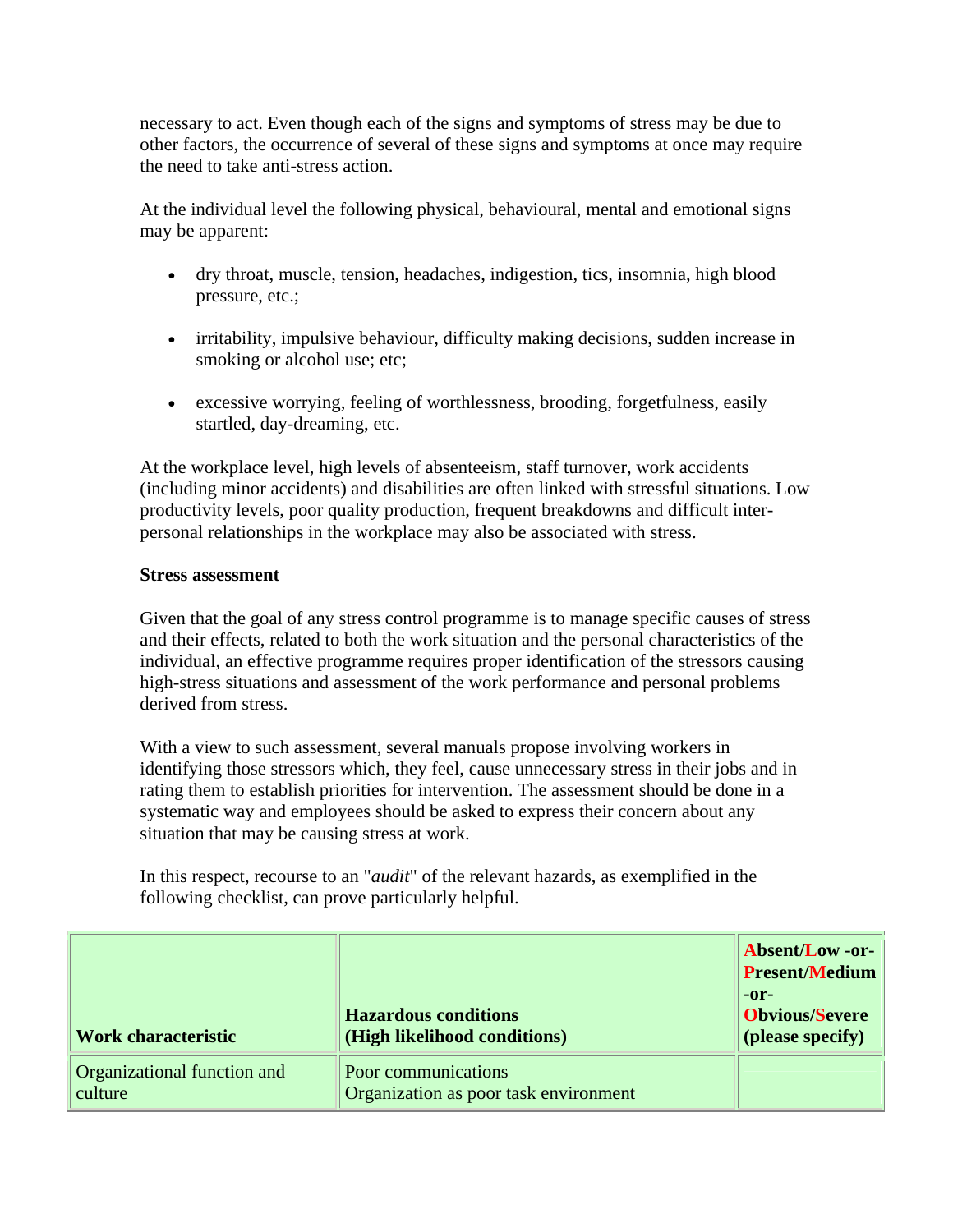|                                        | Poor problem-solving environment<br>Poor development environment                                                                                                     |  |
|----------------------------------------|----------------------------------------------------------------------------------------------------------------------------------------------------------------------|--|
| Participation                          | Low participation in decision-making                                                                                                                                 |  |
| Career development and job<br>status   | Career uncertainty<br>Career stagnation<br>Poor status work<br>Work of low social value<br>Poor pay<br>Job insecurity or redundancy                                  |  |
| Role in organization                   | Role ambiguity: not clear on role<br>Role conflict<br>Responsibility for others or continual contact<br>with other people                                            |  |
| Job content                            | Ill-defined work<br><b>High uncertainty</b><br>Lack of variety<br>Fragmented work<br>Meaningless workUnder-utilization of skills<br>Physical constraint              |  |
| Workload and work pace                 | Work overload<br>Work underload<br>High levels of pacing<br>Lack of control over pacing<br>Time pressure and deadlines                                               |  |
| Working time                           | Inflexible work schedule<br><b>Unpredictable hours</b><br>Long hours or unsocial hours<br>Shift/Night working                                                        |  |
| Interpersonal relationships at<br>work | Social or physical isolation<br>Lack of social support from other staff<br>Conflict with other staff<br>Violence<br>Poor relationships with supervisors and managers |  |
| Home-work interface                    | Conflicting demands of work and home<br>Low social or practical support from home<br>Dual career problems                                                            |  |
| Preparation and training               | Inadequate preparation for dealing with more<br>Difficult aspects of job<br>Concern about technical knowledge and skill                                              |  |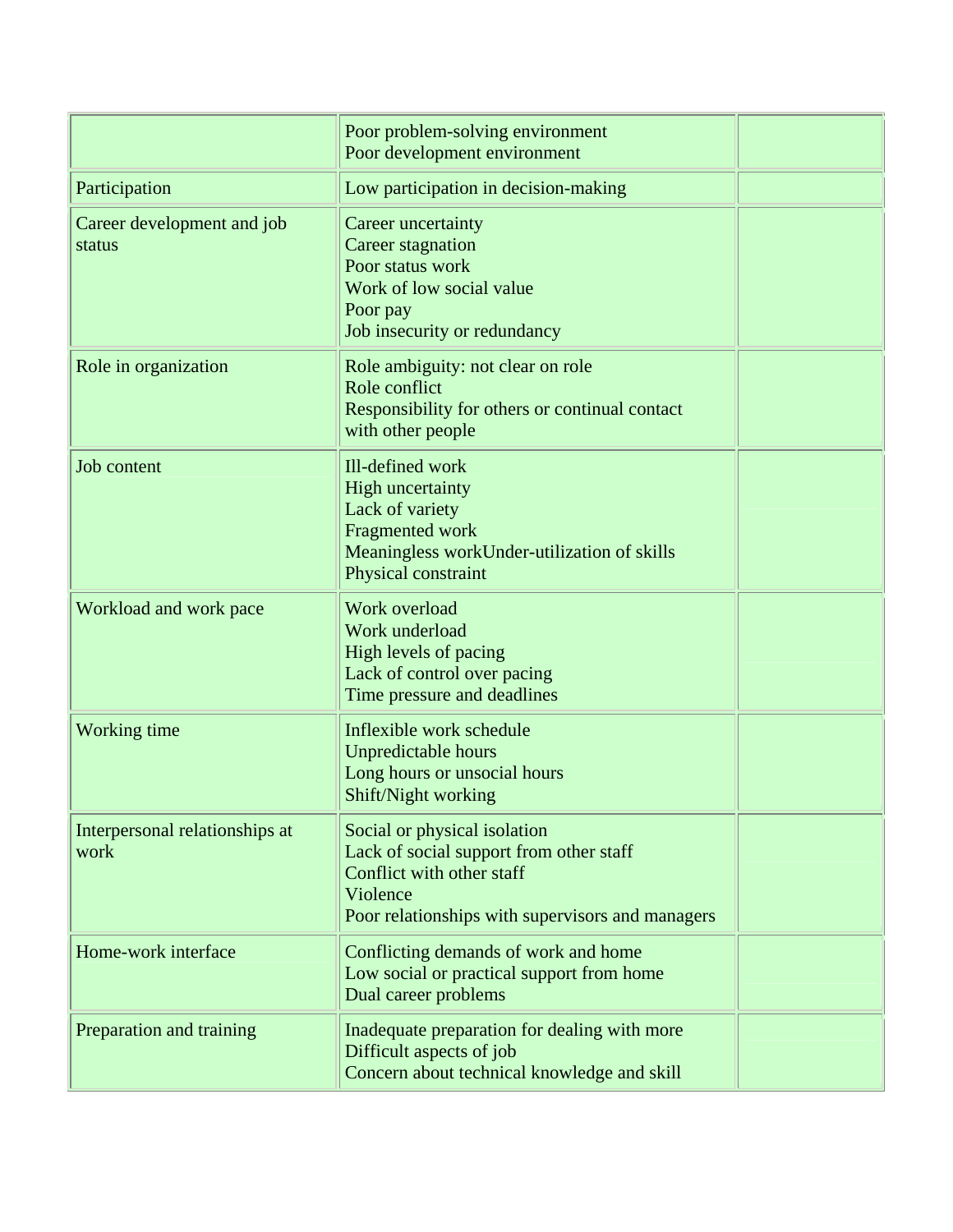| Other problems                                                                      | Lack of resources and staff shortages<br>Poor work environment (lighting, noise, bad<br>postures) |  |  |
|-------------------------------------------------------------------------------------|---------------------------------------------------------------------------------------------------|--|--|
| From: T. Cox and A. Griffith: Manual on Occupational Stress in Nursing, ILO (1994). |                                                                                                   |  |  |

#### **Anti-stress intervention**

Once the existence of stress has been recognized and the stressors identified, action to deal with stress should be taken. Assuming that stress is a misfit between the demands of the environment and the individual's abilities, the imbalance may be corrected, according to the situation, either by adjusting external demands to fit the individual or by strengthening the individual's ability to cope, or both. At this point, it should be borne in mind that since stress is a multifaceted phenomenon, no simple solution is available. Furthermore, differences in the particular circumstances of each case make it impossible to provide a unique solution for the management of stress.

A wide range of practical guidance on the management of stress is found in the literature. In general, and regardless of their differences, publications conclude that the ideal solution to combat stress is to prevent its occurrence. This may be achieved by tackling the core of the problem - the cause. However, there is no single cause of stress and the elimination of all stressors is an utopian task. Therefore, action should be aimed at eliminating as many causes as possible, so that the action taken reduces stress and prevents future stress. As this cannot always be achieved in the short term, it is generally agreed that improving the ability to cope with stress is a valuable strategy in the process of combatting stress.

Wide-ranging types of interventions may thus be considered in the manuals, leaving the choice of the most effective combination to the target audience according to the specific features of the particular work situation. The following is a possible list of types of intervention, ranging from interventions targeted at the work environment to those targeted at the individual.

- **Intervention of the external socio-economic environment**
	- o Legislation, international and national directives
	- o Social support
- **Intervention on technology and work organization**
	- o Improving job planning and reliability of the work systems
	- o Reduction of working times and arrangement of working teams and rest pauses in relation to the work load
	- o Arrangement of shift schedules according to psych-physiological and social criteria
	- o Participation in decision-making
- **Intervention in working place and task structure**
	- o Improving the work environment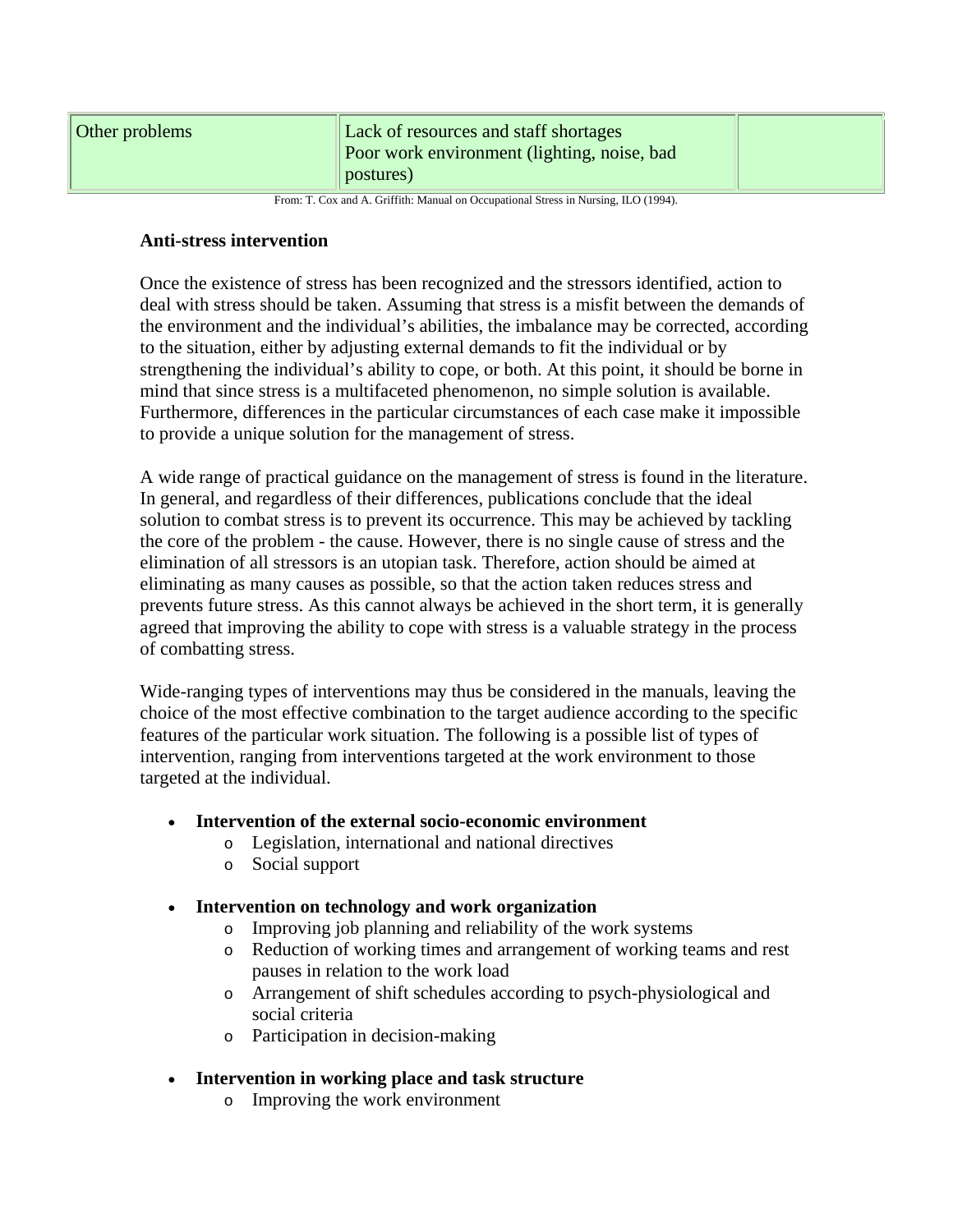- Lighting
- Noise
- Micro climatic conditions and indoor air quality
- o Arranging workplaces according to ergonomic criteria
	- Workstation design
	- Working with visual display units
	- Sitting postures
- **Intervention to improve individual responses and behaviour**
	- o Individual ways of coping with stress
	- o Selection and training
	- o Counselling and other supporting measures at the company level
- **Specific intervention for health protection and promotion**
	- o Appropriate medical surveillance

Since practically all the above-mentioned measures can, in principle, be beneficial for all the occupations affected by stress, particular attention needs to be paid to avoiding the risk of generalization. Each manual should therefore deal with the specific measures relevant to the particular occupation under consideration (i.e if improved organization of working time is referred to as a measure for the prevention of stress for nursing personnel performing shift work, practical shift arrangements should be proposed).

#### **Monitoring and evaluation**

Finally, it is important for manuals to propose effective monitoring and evaluation systems. A distinction is usually made between active (process) and reactive (outcome) monitoring systems.

Reactive systems tend to monitor accidents, ill health and incidents. They generally recognize and report on, inter alia, injuries and cases of ill health and other losses, such as damage to property, incidents and the existence and nature of potential hazards. Ensuring the reporting of serious injuries, or long-term illness, generally presents few problems to organizations, although the validity of stated diagnoses may sometimes be questionable. However, the reporting of minor injuries, other loss events, incidents and hazards tends to prove more difficult. Active systems are therefore needed to monitor the achievement of plans and the extent of compliance with procedures and standards. These should be process-oriented and provide feedback on occupational health performance before accidents, ill health or incidents occur.

Special emphasis is usually placed on the importance of active monitoring. However, both types of measurement are required and these should be properly integrated into a coherent system of monitoring according to the particular characteristics of the occupation covered by the manual.

Some effort is required in the design of monitoring systems to allow for evaluation.